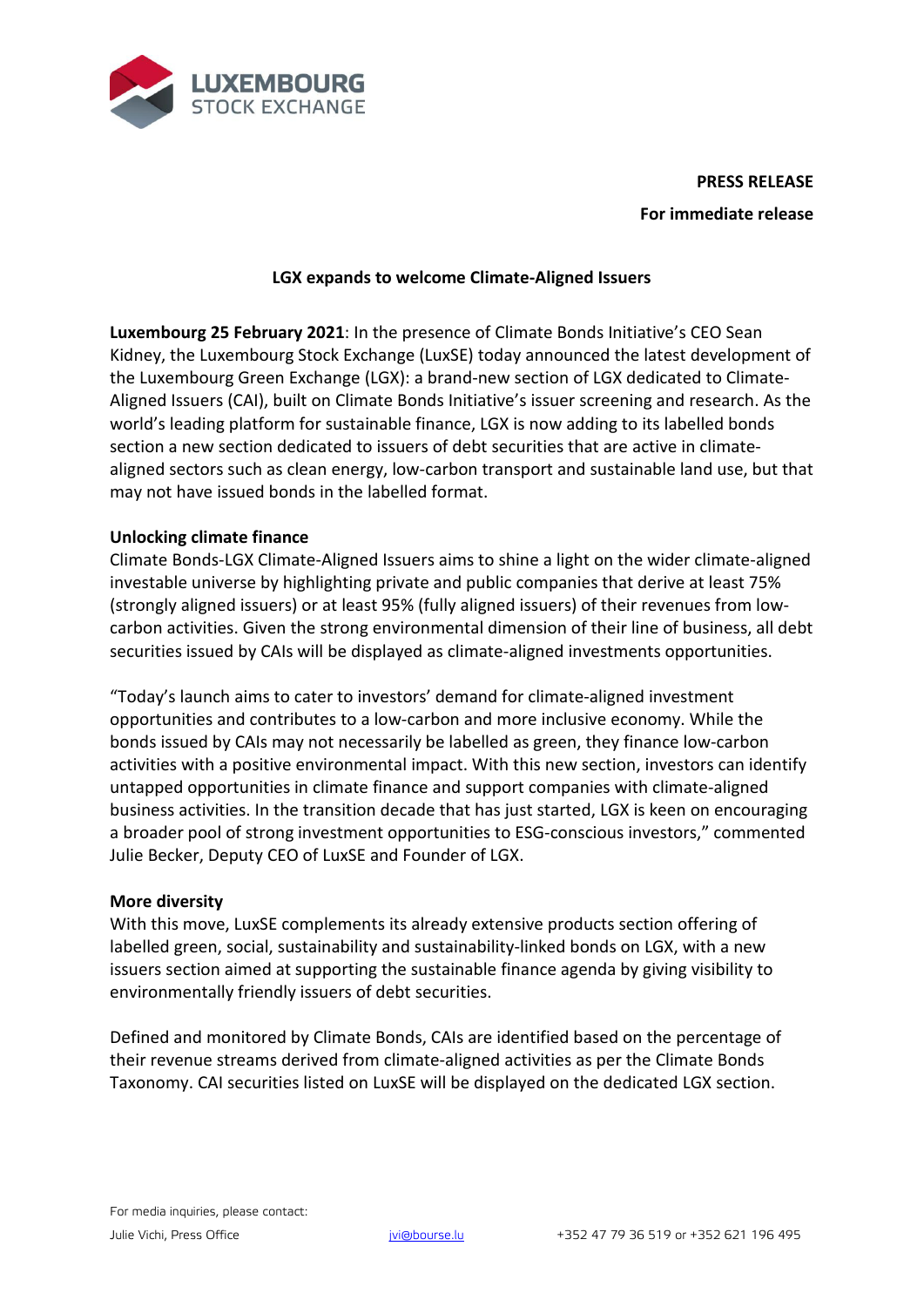

On the day of the launch, the Climate Bonds-LGX Climate-Aligned Issuers section included 23 CAIs in 16 different countries. Other CAIs are expected to join LuxSE and LGX in the coming months.

# **Careful screening by Climate Bonds Initiative**

Issuers included in the Climate Bonds-LGX Climate-Aligned Issuers section are identified by Climate Bonds through an in-depth screening process, research and a detailed analysis of revenue streams, business activities and outstanding debt. Climate Bonds has provided research on CAIs since 2012, and the methodology has evolved over time. Currently, Climate Bonds defines eight climate-themes: renewable energy, low-carbon transport, smart buildings, water, waste, sustainable land use & agriculture, climate adaptation and ICT.

"This launch by LGX represents a positive step in market development; connecting investors and capital with companies that already have inherent low carbon business models. In an environment where climate and sustainability factors are becoming fundamental to investment decisions, the CAIs section opens new opportunities for finance to flow where it's needed most," commented Sean Kidney, CEO of the Climate Bonds Initiative.

## **Supporting the global goals**

Climate Bonds Initiative is an international, investor-focused not-for-profit organisation working to mobilise the USD 100 trillion bond market for climate action with the aim of developing a large and liquid Climate Bonds market that will help drive down the cost of capital for climate projects and improve access to lower-cost debt in emerging markets. Climate Bonds Initiative carries out market analysis, policy research, market development; advises governments and regulators; and administers a global green bond Certification Scheme.

Through this partnership, LGX relies on a robust methodology to provide investors with access to an extended universe of high-quality climate-aligned investment opportunities with a positive environmental impact.

To learn more about Climate Bonds-LGX Climate Aligned Issuers visit the [dedicated webpage.](https://www.bourse.lu/climate-bonds-lgx-climate-aligned-issuers)